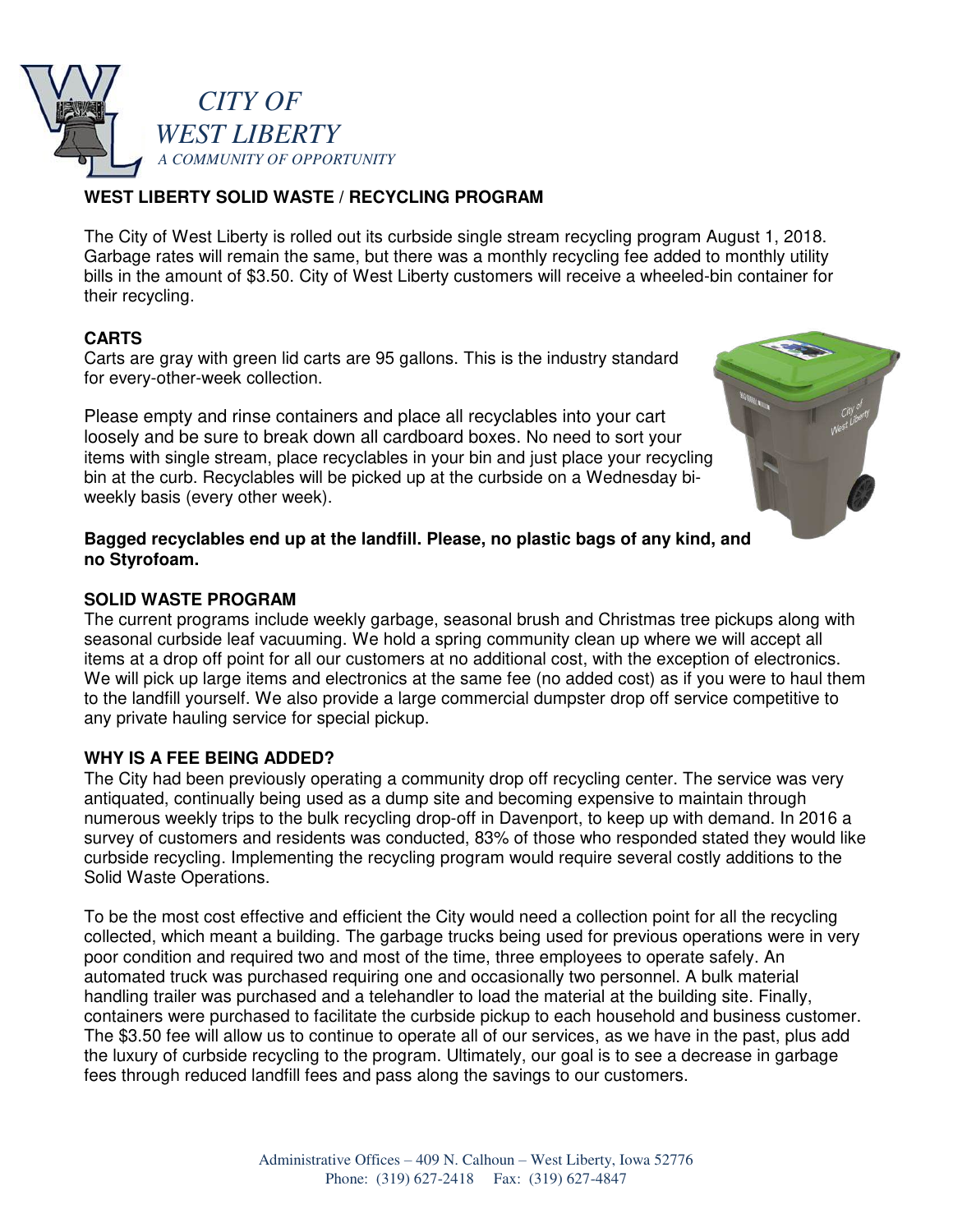

# *CITY OF WEST LIBERTY A COMMUNITY OF OPPORTUNITY*

### **WHAT GOES IN? ACCEPTABLE PAPER PRODUCTS** Newspaper **Catalogs Office paper** Catalogs **Catalogs Magazines Phonebooks Cereal boxes** Shoe boxes **Corrugated cardboard** Shredded paper Paper egg cartons Tissue boxes Mail Snack boxes **Pop cartons** Proposed Paperback books Greeting cards (no metallics) Hardback books (covers removed) Toilet paper/paper towel rolls Gable Top Container (Orange Juice or Milk Carton) Cans for chips and nuts (e.g. Pringles) **ACCEPTABLE CONTAINERS** Plastics #1-#7 such as those from: **Cleaners Exercise Exercise Exercise Exercise Exercise Exercise Exercise Exercise Exercise Exercise Exercise Exercise Exercise Exercise Exercise Exercise Exercise Exercise Exercise Exercise Exercise Exercise Exercise Exe** Milk Cooking oils Pill bottles Cosmetics & lotions Shampoo & conditioner Soft drinks **Detergents** Flower pots Water or juice Metal Aluminum cans Aluminum pie plates Aluminum foil Tin food/beverage cans Coffee cans **Glass** Beer bottles Juice containers Food containers Pop bottles **Wine and liquor bottles**

# **WHAT DOES NOT GO IN?**

# **Bagged recyclables end up at the landfill. Please, no plastic bags of any kind, and no Styrofoam.**

| <b>NOT ACCEPTED</b> | WHY?                                                                                                                                                                                                                                                         |
|---------------------|--------------------------------------------------------------------------------------------------------------------------------------------------------------------------------------------------------------------------------------------------------------|
| Styrofoam           | In order to add additional materials to the recycling program<br>there must be 3 solid markets within a 300-mile radius of<br>Davenport. In short, these items cannot be accepted from<br>residents if there is not an end user willing to purchase<br>them. |
| <b>Plastic bags</b> | These can be recycled, but through a separate process.<br>Recycle them at area stores.                                                                                                                                                                       |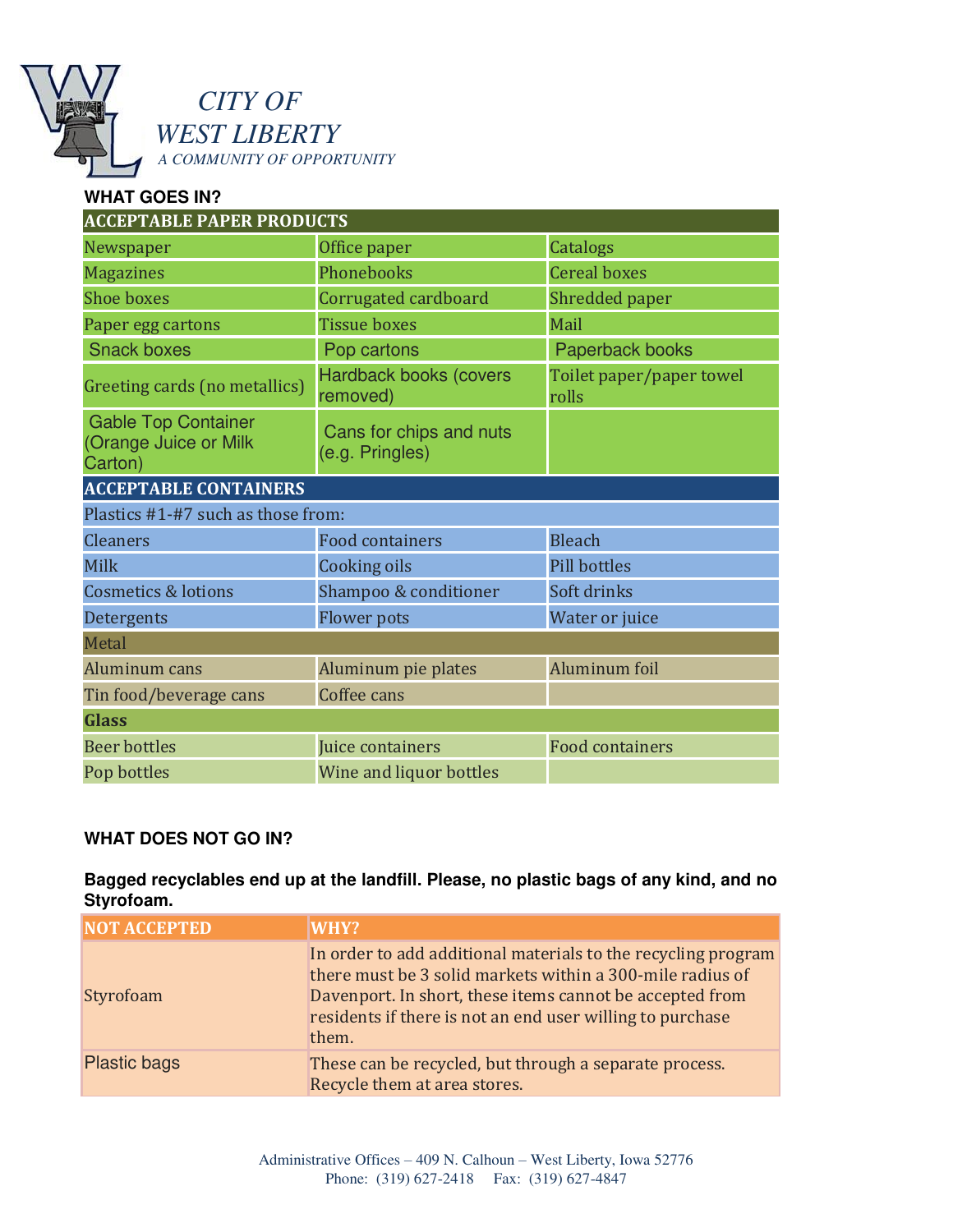

# *CITY OF WEST LIBERTY*

*A COMMUNITY OF OPPORTUNITY* 

| <b>NOT ACCEPTED</b>                                                                    | WHY?                                                                                                                                                                                                           |
|----------------------------------------------------------------------------------------|----------------------------------------------------------------------------------------------------------------------------------------------------------------------------------------------------------------|
| Items with food residue or<br>grease stains                                            | These items contaminate the recycling process.                                                                                                                                                                 |
| Gift wrap, greeting cards<br>with metallic designs                                     |                                                                                                                                                                                                                |
| Large quantities (dozen or<br>more) of bound books and<br>text books                   | West Liberty Recycling Center does not have the<br>equipment to recycle high quantities of bound books.<br>Midland Davis Recycling in Moline accepts bound books.<br>Call (309) 764-6723 for more information. |
| Mirror/window glass,<br>crystal, drinking glass,<br>ceramics, ovenware, light<br>bulbs | The combination of ingredients used to make these products<br>is different from what goes into container glass. This type of<br>glass can pose a threat to workers & equipment at the<br>recycling center.     |
| Aerosol cans                                                                           | Aerosol cans (empty or otherwise) can be considered<br>hazardous.                                                                                                                                              |
| Metal building materials or<br>scraps                                                  | This type of metal can be recycled through a local metal<br>recycler.                                                                                                                                          |

**Every container will have a photo on the cart lid. If it's on the lid, it goes in!**